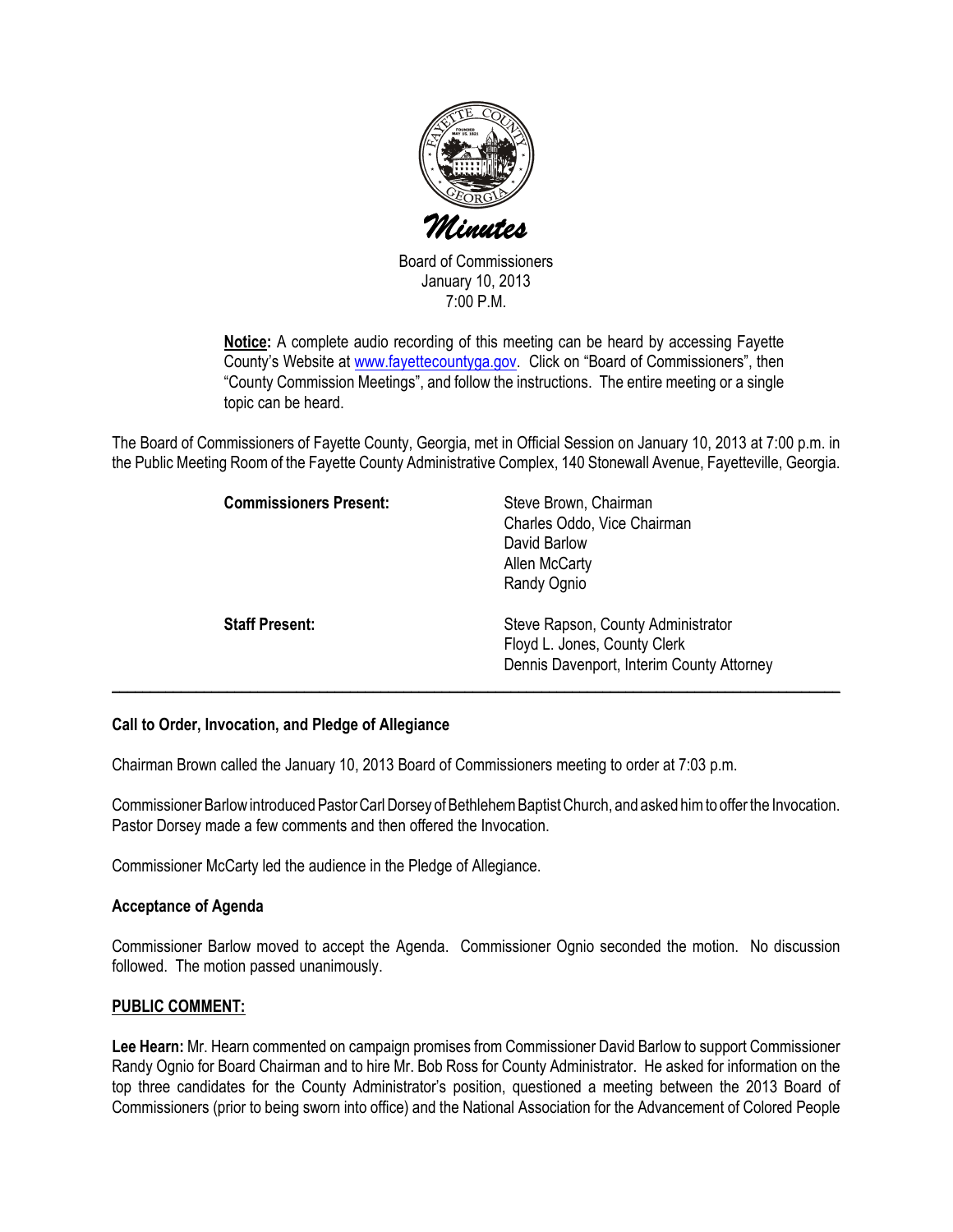**Minutes** January 10, 2013 Page Number 2

(NAACP), and Chairman Brown's involvement with the NAACP. He also questioned the Board's intention with the West Fayetteville Bypass and the how it would prepare the 2014 budget.

Bob Ross: Mr. Ross began saying he appreciated Mr. Hearn's confidence in him as County Administrator but he would not take the job if offered to him and that he would have declined the offer. He also commented that "Things progress, be it a campaign or a military effort", that he reserves the right to "get smarter", and that he appreciated Mr. Barlow's flexibility since Commissioner Ognio runs his own business that takes time away from the County. He stated that Mr. Hearn brought up a very valid point about the budget and what direction the County would take with it. He then presented a chart to the Board entitled "Best Value" which compared Fayette County with some of its surrounding jurisdictions. After speaking of his findings, he recommended that the "Board continue the good work here in Fayette County to maintain these high standards and improve on them, and that includes refurbishing those roads that may need it." A copy of Mr. Ross' chart, identified as "Attachment 1", follows these minutes and is made an official part hereof.

Dawn Oparah: Ms. Dawn Oparah commented that she read in The Citizen newspaper about the previous County Attorney, and while she was unsure about the validity of the story, she felt wiping computers clean and taking public property was criminal. She continued that she did not know what the Board was doing, but she thought an investigation should be launched. She said that when a person usually leaves their job they leave something for the person who comes after them, and there should be no problem with being able to inspect the records since people were paid by taxpayer's dollars. She repeated her hopes that there would be an investigation, and if any crime had been committed she hoped it would be prosecuted.

# CONSENT AGENDA:

Chairman Brown asked to remove Consent Agenda Items 3-7. Commissioner Ognio asked to remove Consent Agenda Item 8.

Commissioner Oddo moved to approve Consent Agenda Items 1, 2, and 9. Commissioner McCarty seconded the motion. No discussion followed. The motion passed unanimously.

- 1. Approval of Chairman Steve Brown's nomination of Commissioner David Barlow to serve on the Fayette County Board of Health. A copy of the request, identified as "Attachment 2", follows these minutes and is made an official part hereof
- 2. Approval of staff's request to adjust the County's travel expense rate from 45.51 cents to 46.33 cents per mile effective January 1, 2013. A copy of the request, identified as "Attachment 3", follows these minutes and is made an official part hereof.
- 3. Approval of staff's recommendation to award annual Bid #860 to Con South, Inc. as the primary vendor and to Bulkhaulers, Inc. as the secondary vendor for dump truck hauling services, in an aggregate amount not to exceed \$150,000.00, and authorization for the Chairman to sign the contract and related documents contingent upon the County Attorney's review.

Chairman Brown moved to approve annual bid award #860 to Con South, Inc. as primary vendor and to Bulkhaulers, Inc. as the secondary vendor for dump truck hauling services for calendar year 2013 with the exception that none of these items are used for the West Fayetteville Bypass.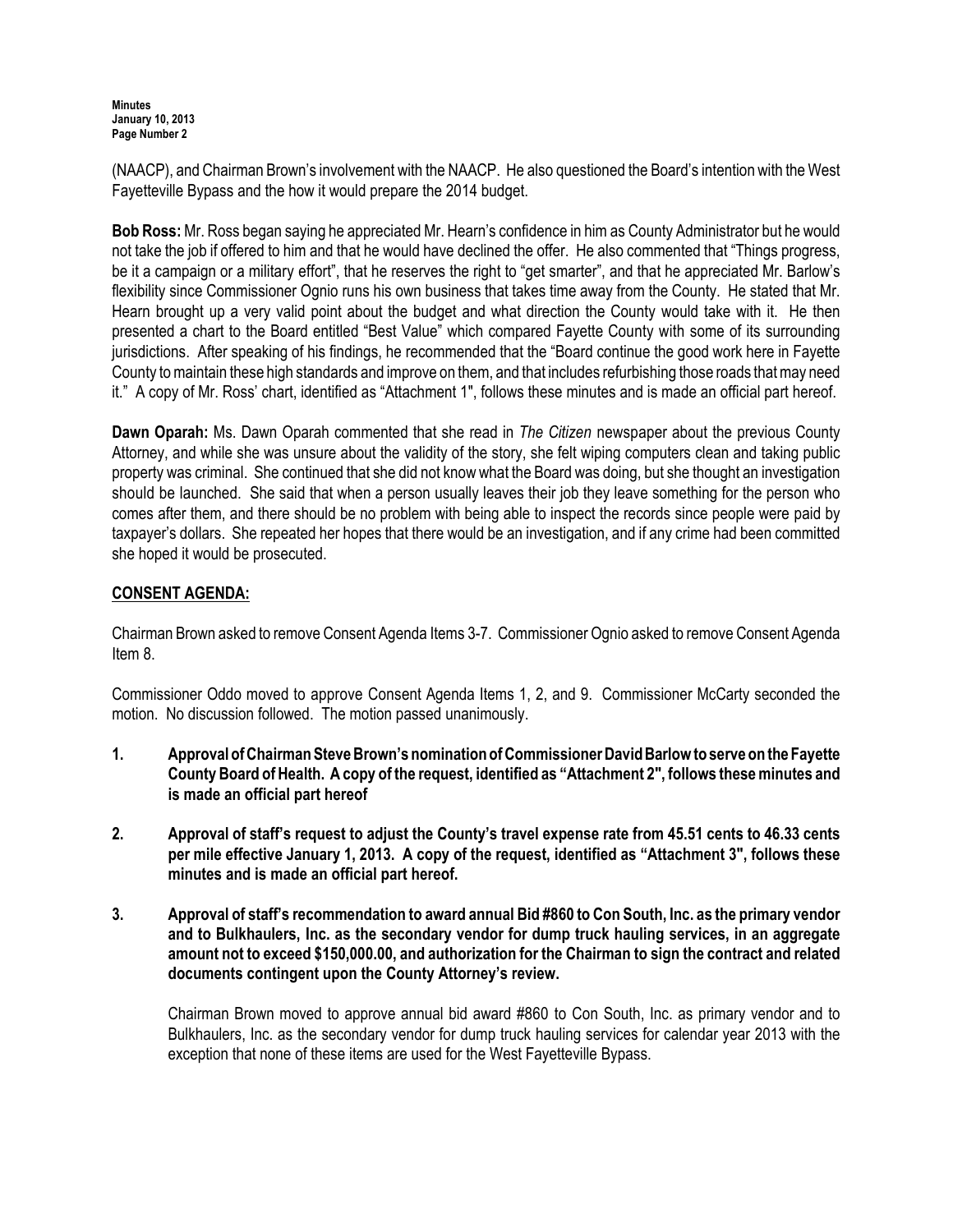Commissioner Ognio said he wanted to make a change to Consent Agenda Item #3, saying he wanted to see it approved as staff recommended if fuel is at or above \$3.50 a gallon, but he added that if fuel costs drop below \$3.50 a contract should be in place with Mar Trucking. He said this arrangement would save Fayette County money.

Chairman Brown accepted Commissioner Ognio's amendment to approve staff's recommendation if fuel is at or above \$3.50 a gallon and to have a contract with Mar Trucking should fuel costs drop below \$3.50 a gallon. Commissioner McCarty seconded the motion and amendment.

Chairman Brown restated the motion to award the bid to Con South, Incorporated as primary vendor and to Bulkhaulers, Inc. for gas prices \$3.50 and above and to Mar Trucking for gas prices below \$3.50, and for none of the items to be used for the West Fayetteville Bypass. Discussion followed clarifying the motion and amendment.

Commissioner Barlow noted that the Chairman commented that none of the material would be used for the West Fayetteville Bypass, and he asked about areas that have already been graded and if a broad statement could be made that none of the material would be used for the West Fayetteville Bypass. He said he would be concerned that a project would be left half completed. Chairman Brown replied that, if needed, the Board could readdress the issue, but it needed time to review the projects. Commissioner Oddo said he also wanted to reassess the West Fayetteville Bypass.

The motion to award the bid to Con South, Incorporated as primary vendor, to Bulkhaulers, Inc. for gas prices \$3.50 and above, to Mar Trucking for gas prices below \$3.50, and for none of the items to be used for the West Fayetteville Bypass passed unanimously. A copy of the request, identified as "Attachment 4", follows these minutes and is made an official part hereof.

4. Approval of staff's recommendation to award annual Bid #861 to Hanson's Aggregates of Tyrone for the purchase of eight different virgin stone products and to Stephen's Rock & Dirt, Inc. for the purchase of five recycled stone sizes, in an aggregate amount not to exceed \$200,000.00, and authorization for the Chairman to sign the contract and related documents contingent upon the County Attorney's review.

Chairman Brown moved to approve the Bid #861 with the exception that it not be used for the West Fayetteville Bypass. Commissioner McCarty seconded the motion. No discussion followed. The motion passed unanimously. A copy of the request, identified as "Attachment 5", follows these minutes and is made an official part hereof.

5. Approval of staff's recommendation to approve Bid #864, awarding two separate annual contracts to Seaco, Inc., for the purchase of CR-2h Emulsion, and authorization for the Chairman to sign the contracts and related documents contingent upon the County Attorney's review.

Chairman Brown moved to approve Bid #864 with the exception that it not be used for the West Fayetteville Bypass.

Commissioner Ognio amended the motion for the bid cost not to exceed \$45,000.00, by noting that the "not to exceed" amount was left off of the agenda. Chairman Brown accepted the amendment to the motion. Commissioner McCarty approved the motion and the amendment. No further discussion followed.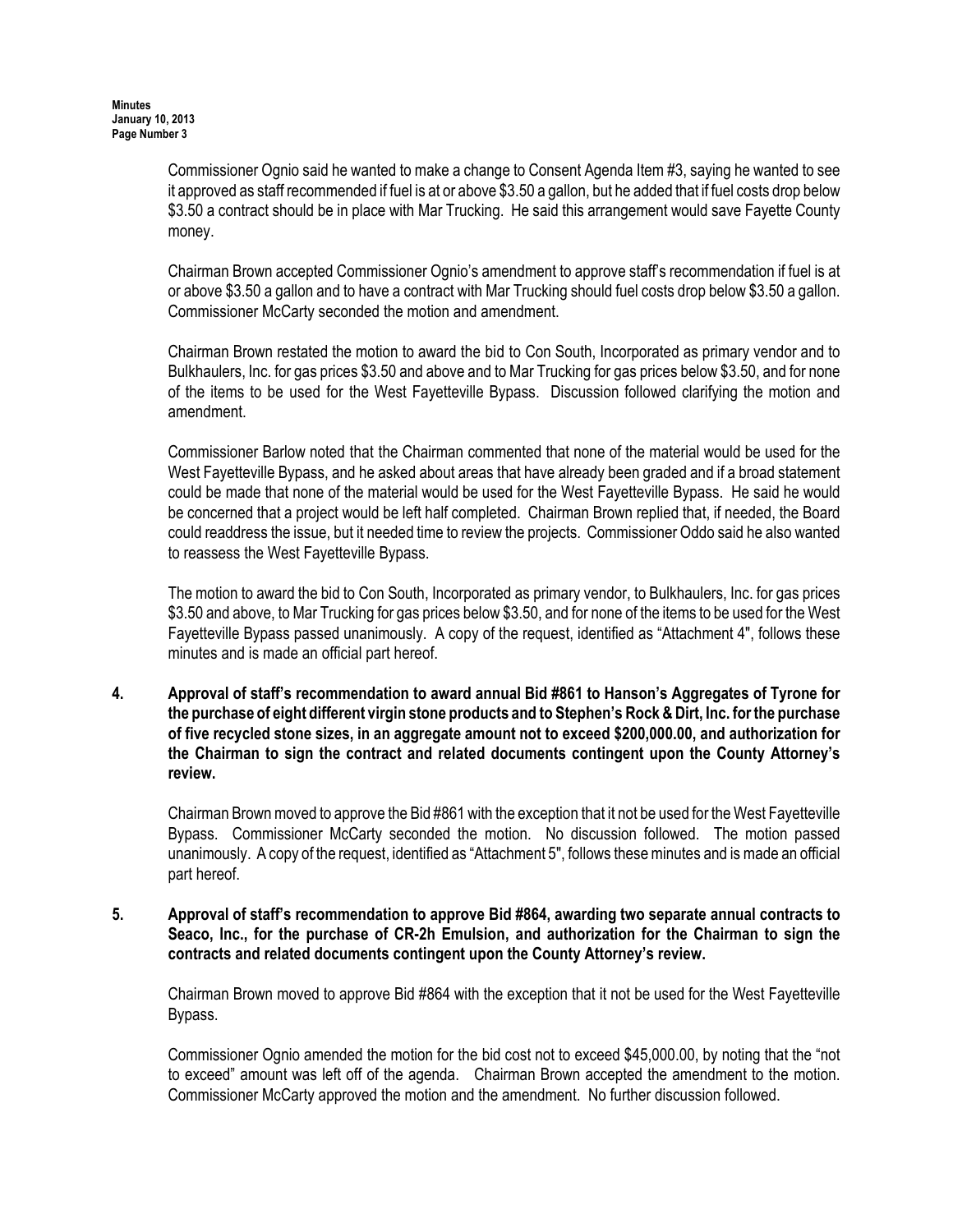The motion to approve Bid #864 with the exception that it not be used for the West Fayetteville Bypass, and that it should not exceed \$45,000.00 passed unanimously. A copy of the request, identified as "Attachment 6", follows these minutes and is made an official part hereof.

#### 6. Approval of staff's recommendation to award annual Bid #865 to Atlanta Paving & Concrete Construction, Inc. for asphalt milling services to be used on various projects, in an amount not to exceed \$250,000.00, and authorization for the Chairman to sign the contract and related documents contingent upon the County Attorney's review.

Chairman Brown moved to approve Bid #865 with the exception that it not be used for the West Fayetteville Bypass. Commissioner McCarty seconded the motion.

Commissioner Ognio commented that it appeared there were only two bids received on this item, and he hope that in the future there would be an effort to work together to figure out what was needed to receive more bids in order to save money for Fayette County.

The motion to approve Bid #865 with the exception that it not be used for the West Fayetteville Bypass passed unanimously. A copy of the request, identified as "Attachment 7", follows these minutes and is made an official part hereof.

### 7. Approval of staff's recommendation to award Bid #866 for dust control on gravel roads to South Eastern Road Treatment, for the application of calcium chloride, in the amount of \$2,978.00 per mile, in an amount not to exceed \$60,000.00, and authorization for the Chairman to sign the contract and related documents contingent upon the County Attorney's review.

Chairman Brown moved to approve Bid #866 under the provision that it not be used for the West Fayetteville Bypass. Commissioner McCarty seconded the motion.

Commissioner Ognio commented that there was only one bid on this item, that after reviewing the records it appeared to him that the recommended company has "really slaughtered the competition in the past" so the other competition appears discouraged. He said there should be an effort to obtain competition on this item in the future.

 The motion to approve Bid #866 under the provision that it not be used for the West Fayetteville Bypass passed unanimously. A copy of the request, identified as "Attachment 8", follows these minutes and is made an official part hereof.

#### 8. Approval of the Sheriff's recommendation to purchase and install a Stage 1 Vapor Recovery System, as required by the Georgia Department of Natural Resources' Environmental Protection Division, and further authorization to utilize \$4,600.00 of the General Fund's Unassigned Fund Balance to pay this expense.

Commissioner Ognio asked if there would be bids on this item. County Administrator Rapson replied that, due to the nature of the request involving an environmental issue and since the Natural Resources' Environmental Protection Division involved, that he would recommend passage of the item as an emergency purchase.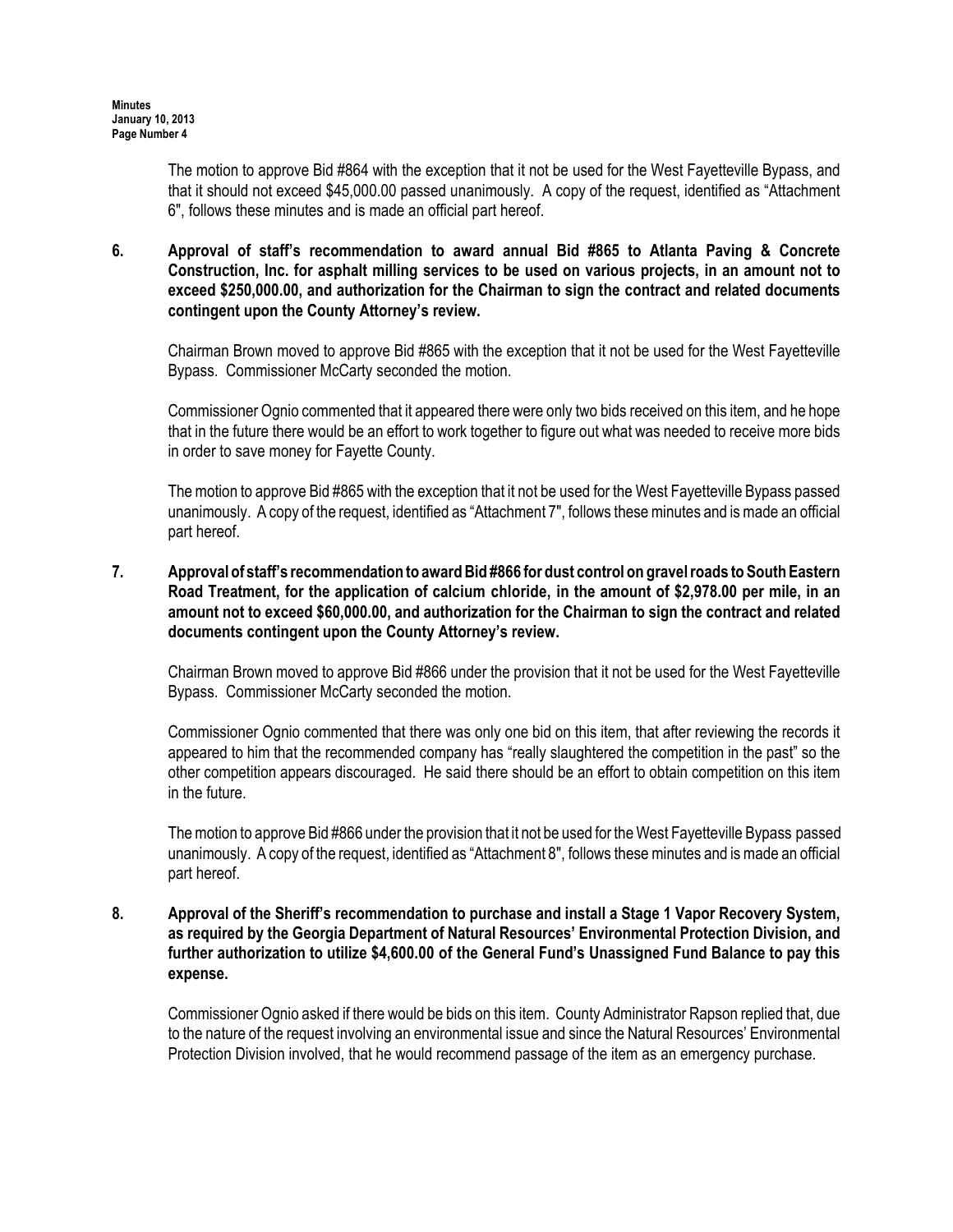Commissioner McCarty moved to Consent Agenda Item 8. Commissioner Oddo seconded the motion. No discussion followed. The motion passed unanimously. A copy of the request, identified as "Attachment 9", follows these minutes and is made an official part hereof.

9. Approval of the Water Committee's recommendation to continue the Metropolitan North Georgia Planning District Toilet Rebate Program and to allocate an additional \$50,000 to the program. A copy of the request, identified as "Attachment 10", follows these minutes and is made an official part hereof.

### NEW BUSINESS:

10. Consideration of a sub-lease contract between the Fayette County Development Authority and the City of Fayetteville, Mainstreet Tourism Association for the space vacated by the Chamber of Commerce on the first floor of the Historic County Courthouse.

Chairman Brown informed the audience that the Board had two documents on the dais. He said the first was a form entitled "Lease Agreement by Main Street Tourism Association from Fayette County Development Authority", dated January 10, 2013, provided by the County Attorney. He continued that the second document had four pages from Mr. Matt Forshee in terms of contract changes that he wanted to see.

Mr. Matt Forshee, President and CEO of the Fayette County Development Authority, and Mr. Brian Wismer of the City of Fayetteville, Mainstreet Tourism Association spoke briefly about this request and their functions.

Commissioner Oddo pointed out that the previous amount of rental income was \$20,000.00, but it reduced to \$6,000.00. He asked how the parties came up with the \$6,000.00 amount. Mr. Wismer replied that the \$6,000.00 figure was derived by looking at the available budget and that Mainstreet Fayetteville is not currently paying rent at the Train Depot; since it is city property. He pointed out that others were interested in the location but who did not offer to pay anything.

Chairman Brown read following changes to the contract into the record:

- 1) The end date originally in the contract reads "December 31, 2033." It will change to "August 31, 2026.
- 2) The original contract reads "Mainstreet Tourism Association will operate a Welcome Center for six hours a day, five days a week." It will change to "Mainstreet Tourism Association will do its absolute best to offer a Welcome Center on-site eight hours a day, five days a week.
- 3) Page 6 of the original contract, Section 14, Line One should read: "Landlord and/or the Building Owner will keep the building insured against."
- 4) Page 6 of the original contract, Section 14, Line Three should read: "Coverage for tenant's personal property, and will maintain general liability".
- 5) Page 7 of the original contract, on Line Eight should read: "Otherwise for any damages sustained by tenant or any invited guests of the tenant."

Chairman Brown moved to approve the sub-lease contract with the following changes read into the record. Commissioner McCarty seconded the motion.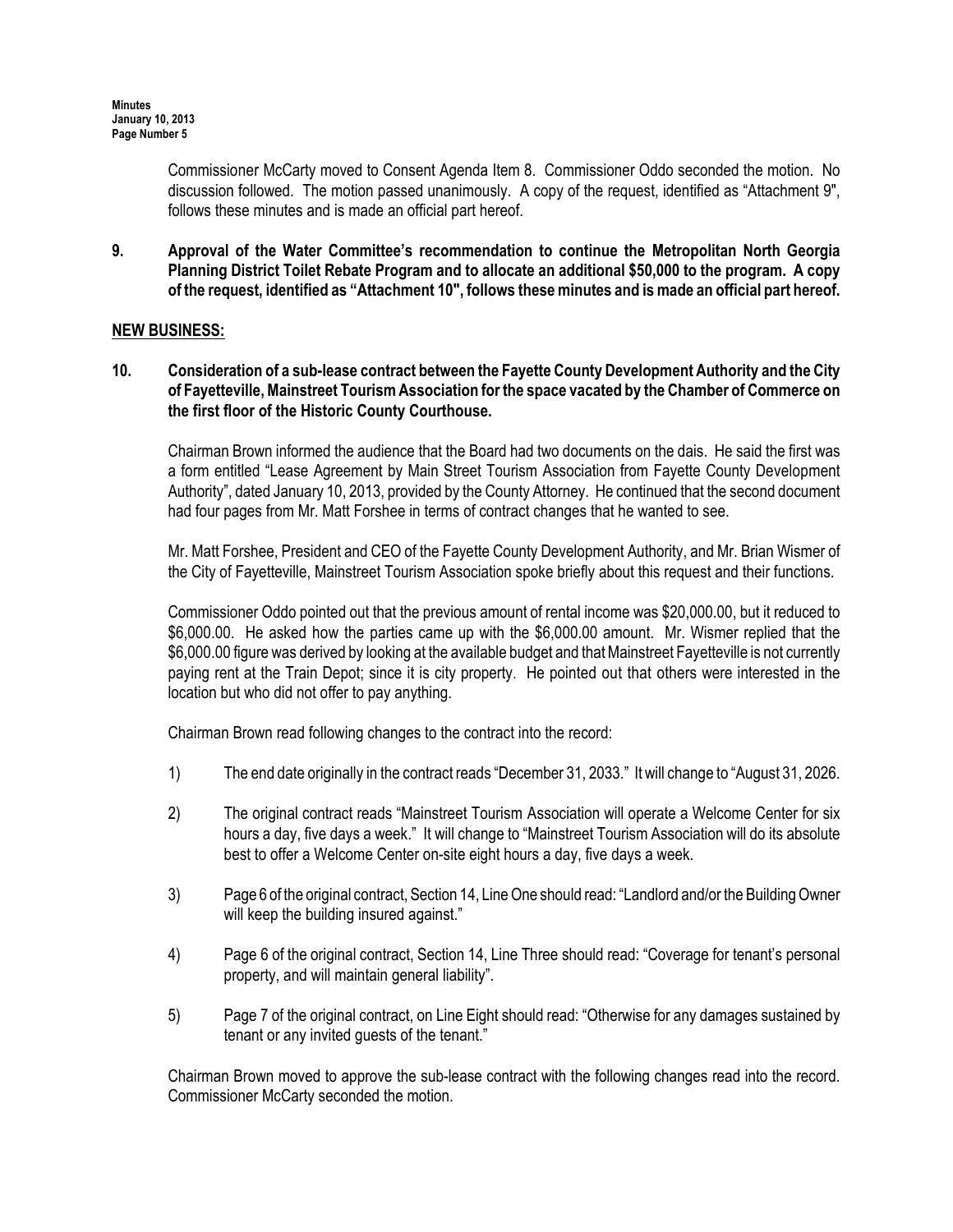Commissioner Barlow asked if it would be prudent to have "the legal department" sign off on the sub-lease. Chairman Brown replied the attorney already reviewed it and the proposed changes. County Administrator Rapson suggested that the motion should include a comment in regards to "with final legal approval" in case there is something that was missed in the actual motion.

Chairman Brown amended his motion to include that approval of the sub-lease contract is based on final legal approval and that the Chairman be given the authority to sign the contract. Commissioner McCarty repeated his second to the motion and amendment.

The motion to approve the sub-lease contract with the changes read into the record based on final legal approval and for the Chairman to be given the authority to sign the contract passed unanimously. A copy of the request and approved contract with approved changes, identified as "Attachment 11", follow these minutes and are made an official part hereof.

### 11. Discussion of appointing the 2013 Fayette County Legislative Coordinator.

Commissioner Barlow moved that the new County Administrator, Mr. Steve Rapson, be the Fayette County Legislative Coordinator. Commissioner McCarty seconded the motion. No discussion followed. The motion passed unanimously. A copy of the request, identified as "Attachment 12", follows these minutes and is made an official part hereof.

### 12. Consideration of Commissioner David Barlow's recommendation that members of the Fayette County Board of Commissioners be subject to random drug testing in the same manner required of Fayette County employees.

Commissioner Barlow commented that when he was processing the paperwork to become a Fayette County Commissioner, he questioned when he would need to take a drug test since every job he has taken required drug tests of each new employee. He said he was simply volunteering to take a drug test, and he was told that elected officials are exempt from drug tests. He continued that, similar to the United States Congress passing laws and exempting themselves, he did not want to appear that was above the law. He said he later learned that elected officials are somewhat insulated from drug testing, and that if he had known that earlier he would not have placed this item on the agenda. He explained that, currently, required random drug tests would have to be permitted by the General Assembly and then all County Commissioners throughout Georgia would have to agree to it. Commissioner Barlow then said he was considering going to a private company and getting publically tested, and that he would publish those results in the local papers. Chairman Brown and some of the other Commissioners expressed they would join Commissioner Barlow. Commissioner Barlow summarized that the point of the matter is that the Board is not above the law. The Board took no action on this item. A copy of the request, identified as "Attachment 13", follows these minutes and is made an official part hereof.

### 13. Consideration to approve an employment contract between Fayette County, Georgia and Mr. Steve Rapson appointing Mr. Rapson as Fayette County Administrator.

Chairman Brown moved to move New Business Agenda Item 13 to the front of the Consent Agenda. Commissioner Oddo seconded the motion. No discussion followed. The motion passed unanimously.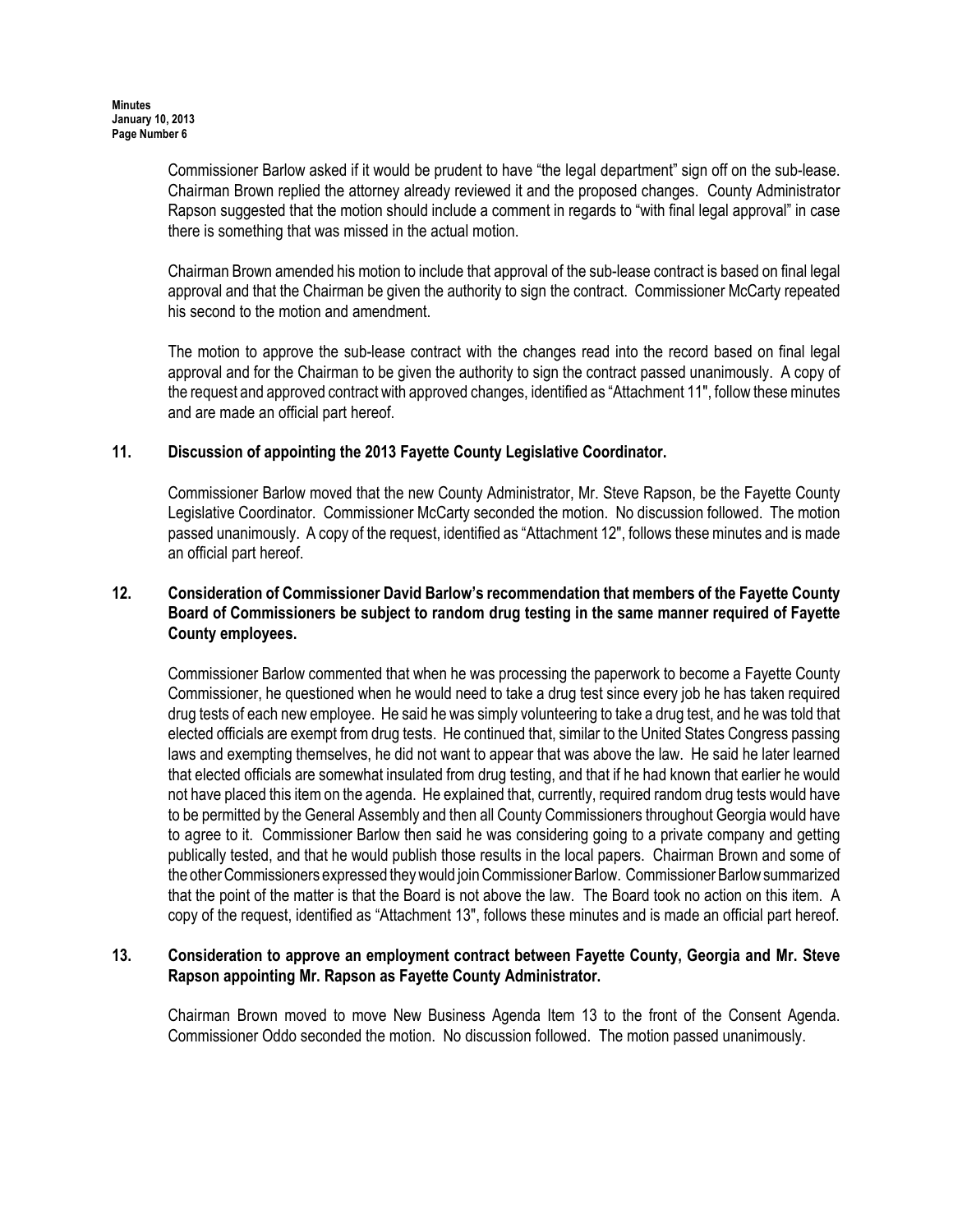Chairman Brown stated that the Board had a few contracts with them at the dais. He said one version was an edited version showing edits with blue lines, and he referred to it as the "blue line edited copy." He said there was another copy that was edited with red lines, and he called it the "red line edited copy." He said the Board had a third contract without editing, and he called it the "clean, final copy." He reiterated that the Board had three copies of the contract on the dais.

Commissioner Oddo moved to accept the contract with the corrections. Commissioner Barlow seconded the motion. No discussion followed. The motion passed unanimously.

Chairman Brown invited Mr. Rapson to sit at the staff's table as the new County Administrator, congratulated him, and welcomed him to the team. He added that Mr. Rapson brings a lot of intense experience at all levels and has a strong background in government finance. A copy of the request and approved contract, identified as "Attachment 14", follow these minutes and are made an official part hereof.

### ADMINISTRATOR'S REPORTS:

Administrator Steve Rapson: County Administrator Steve Rapson said he appreciated the opportunity to be the County Administrator and that he looked forward to working and learning all department heads and helping the Board implement its vision for the County.

### ATTORNEY'S REPORTS:

Announcement of Executive Session: Interim County Administrator Dennis Davenport reported that he had two items for Executive Session involving pending litigation and one item involving threatened litigation, for a total of three items.

#### COMMISSIONERS' REPORTS:

Commissioner McCarty: Commissioner McCarty reminded the audience that he previously announced that the Board would eventually stream its meetings on the internet and air them on Channel 23. He said the work is progressing on the project, but there is no budget available. He said the equipment was expensive, that he was looking at some people to donate equipment, and that he anticipated streaming on the internet and being on Channel 23 within six weeks. He closed saying he retired from broadcast and television and that one of his goals was to be on television.

Commissioner Barlow: Commissioner Barlow responded to Mr. Lee Hearn's comments about promises he made both while he was running for Commissioner and after he was elected.

Commissioner Ognio: Commissioner Randy Ognio publically welcomed Mr. Rapson. He said Fayette County was very fortunate to have such a talented person for the position and it was very fortunate that he came to serve the County.

Commissioner McCarty: Commissioner Allen McCarty added that the previous Commission Board determined that the Commissioner Reports could be about anything, including their duck hunting or golf game if that is what they wanted to talk about. He told everyone that the Commissioner Reports are still wide open for a Commissioner to say things that some people may not agree with. He said it would be part of the report process and most of the time it will be of items that are totally relevant to what the citizens need to know and have to know. He also thanked the audience for coming to the meeting.